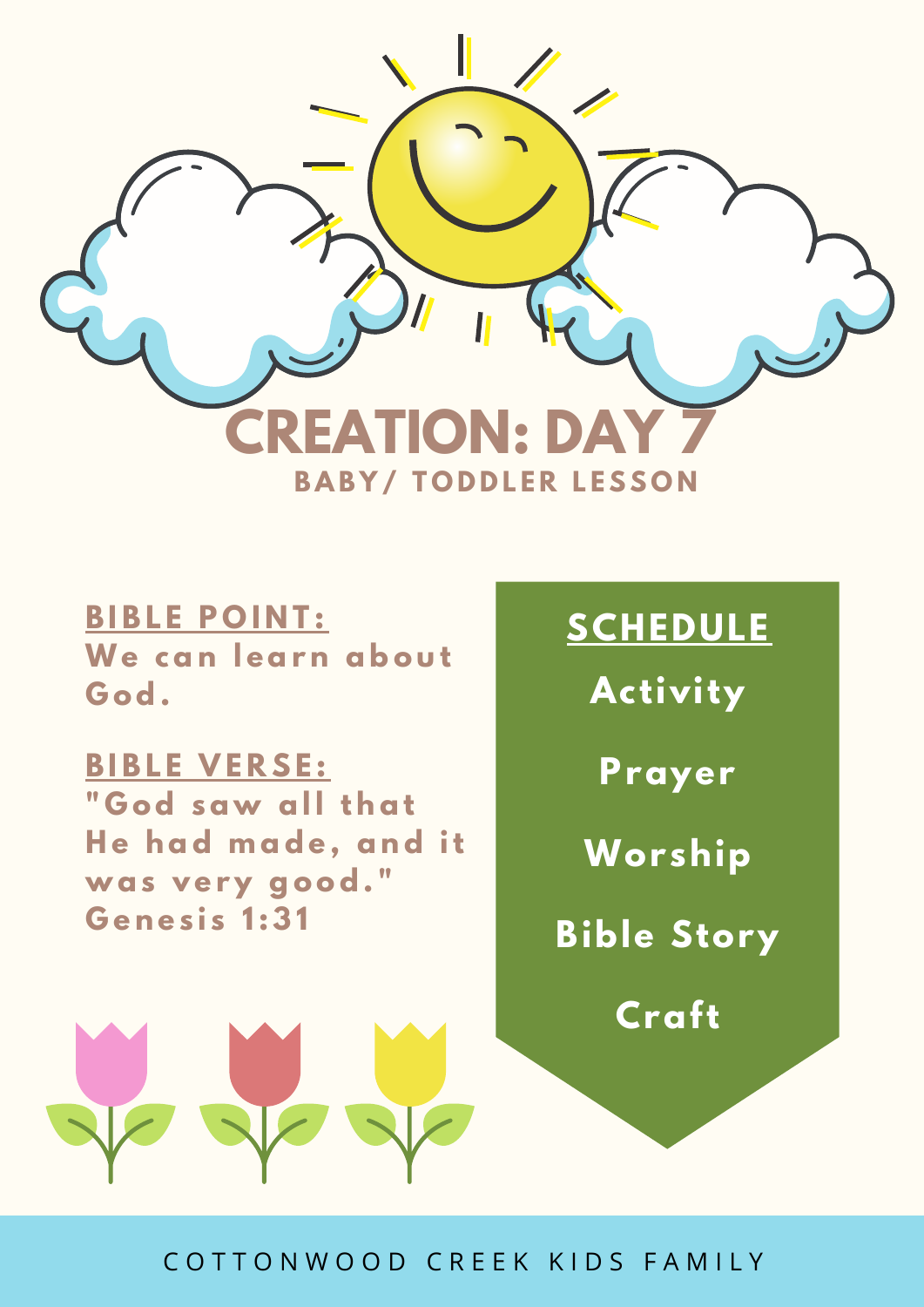#### A C T I V I T Y :

Talk to your child about the Bible. Talk about how it is God's Word. We read it so we can learn about God and what God wants us to do. God wants us to share with others.

Take your child on a scavenger hunt: stop and talk about items you see on your scavenger hunt. Trees, flowers, the sky, birds, people. Talk about how God created these things and how beautiful and wonderful they are!

#### PRAYER:

It is so important that you pray with your baby/toddler. Pray for your child's salvation. Demonstrate how to pray, folding your hands, bowing your head. Teaching prayer begins during infancy. You may pray yourself or use the following prayer.

Prayer: "Dear God, thank you for this day. Thank you for the Bible so we can learn about all the wonderful things you made. You are so amazing. In Jesus' name I pray, Amen."

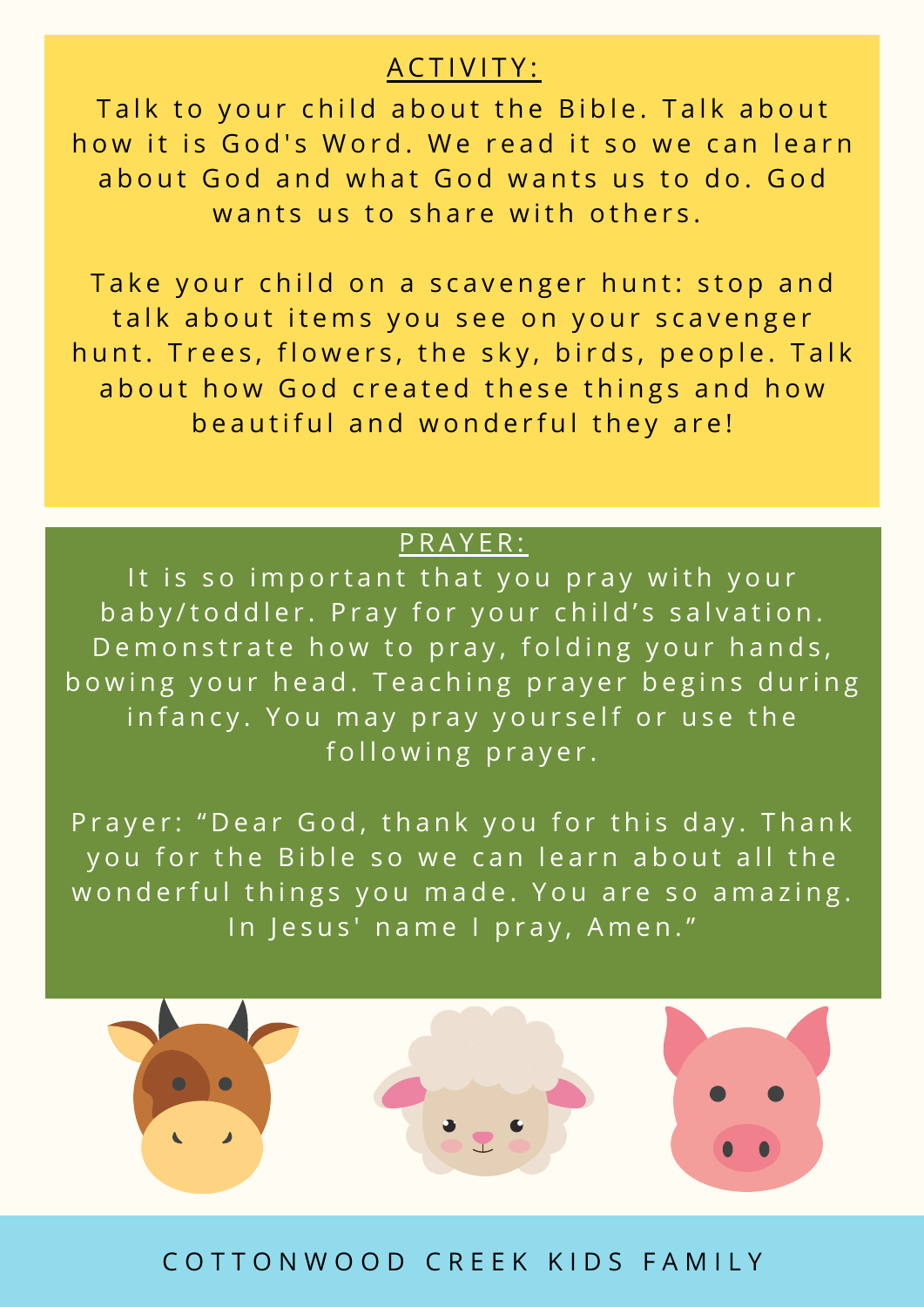# $WORSHIP:$

Sing "Thank You Lord for Making Me". Click link below to watch and sing along. https://youtu.be/pEYz4i2SL2k

While singing with your baby/toddler, rock them back and forth and interact with them. Let them learn that singing songs about the Lord is a wonderful sweet way to learn about God and bond with you.



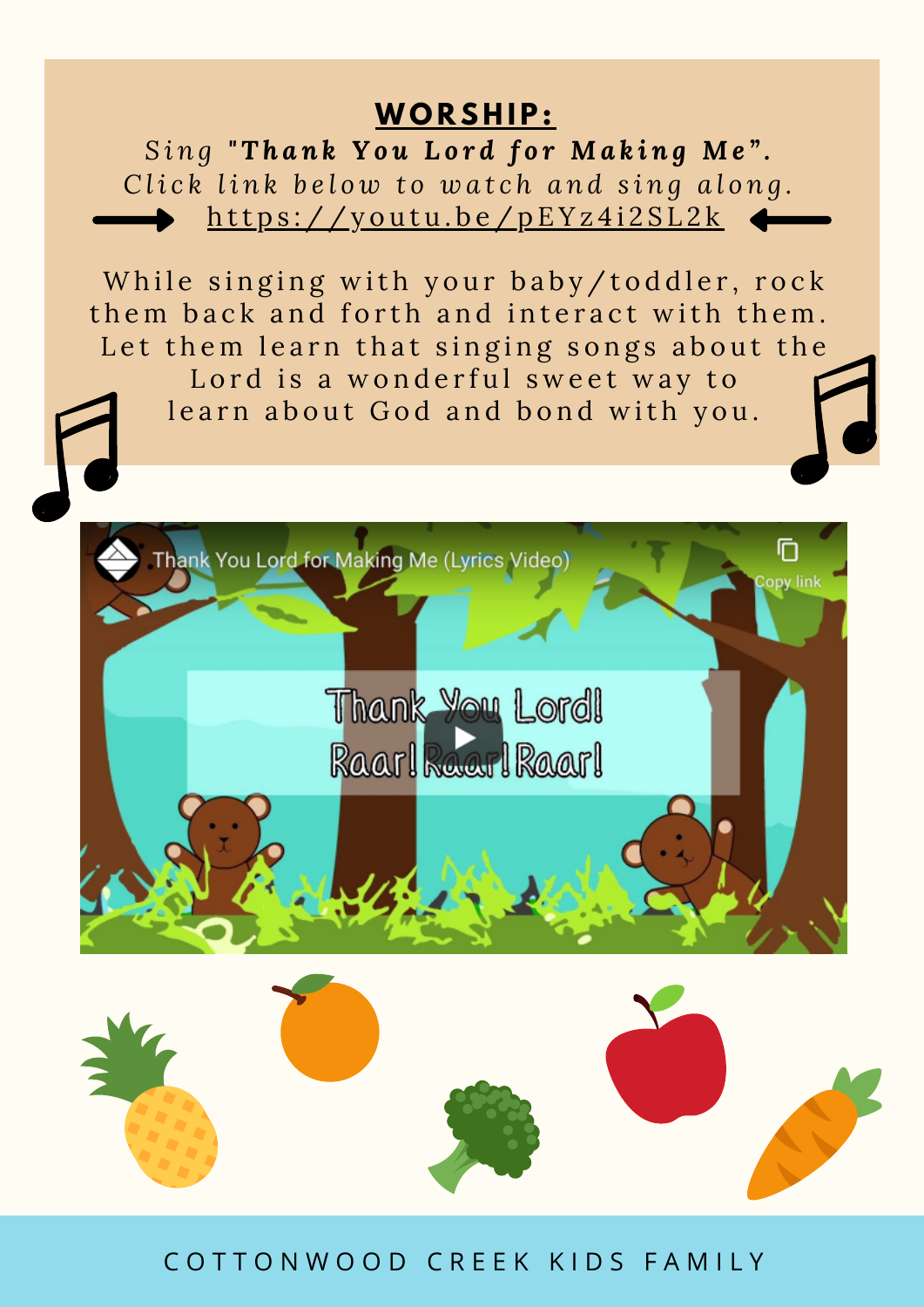#### **B I B L E S T O R Y :**

Hold up the Bible, "This is the Bible. We love our Bible. It is the Word of God. **T h e B i b l e i s t r u t h . "** H u g t h e B i b l e t o y o u r c h e s t. **" L e t ' s p a t o u r B i b l e . "** T a k e the baby/toddler's hand and have them pat the Bible. Read the story with enthusiasm to capture their attention.

#### Babies and Toddlers:

# Hold up the teaching picture attached to this lesson or read the story from a Children's Bible. Story comes from **G e n e s i s 1 .**

"God created our whole world- all the plants, birds, animals, and the first man and woman in just 6 days! God made Day 7 a very special day. (Use a small pillow to illustrate that God rested from His work.) God made it a day to stop doing all of our other work, and worship Him! That's why we come to church on Sunday, to worship God!

Sing this rhyme and act out the motions with your child:

"First there was darkness and light" ( cover eyes with hands and then release) " Then there was water and sky" (make waves with hands and arms & then wave up in the air)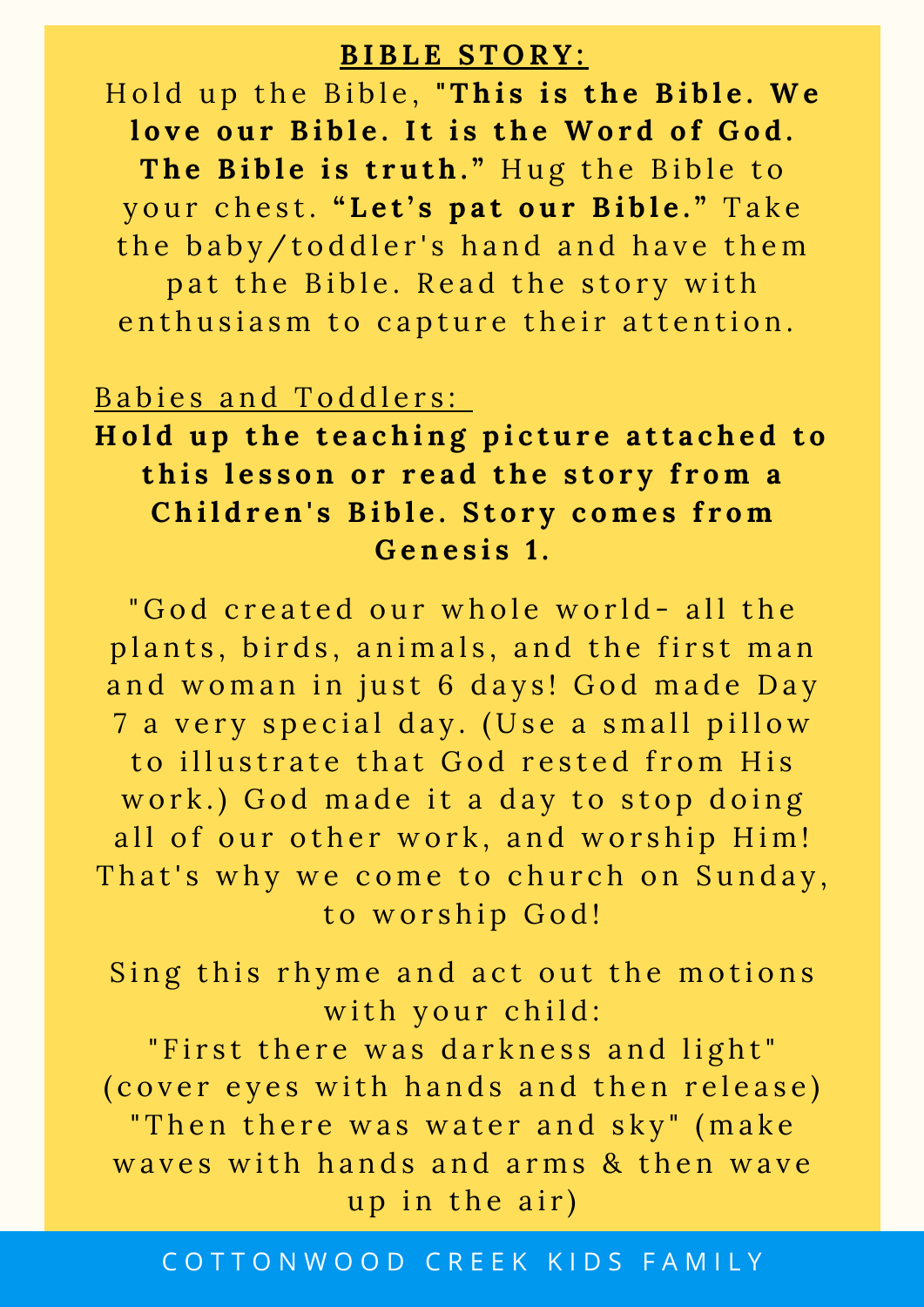"There was dirt and trees on the third day" (wiggle fingers in front of you dirt and grow up like a tree) " And the sun and the moon on the fourth day" (put arms above head and then like you are sleeping) "God made the fish and the birds" (put hands together and wiggle like a fish then flap arms like a bird) "" And even the animals that walk on land!" (have the children hop like a kangaroo or roar like a lion) " Last of all, God made you and me!" (have the children point to their friends then themselves) "God saw everything that He made and said it was good On the 7th day, God rested." (have the children give a thumb's up then act like they are sleeping)

#### TIME TO TALK:

As you change diapers, wash hands, rock, play with, and console your baby/toddler take time to talk about the Bible story.

A F F I R M I N G S T A T E M E N T S :

GOD MADE THE HEAVENS AND THE EARTH GOD MADE THE FISH AND THE BIRDS GOD MADE YOU AND GOD MADE ME GOD LOVES YOU SO MUCH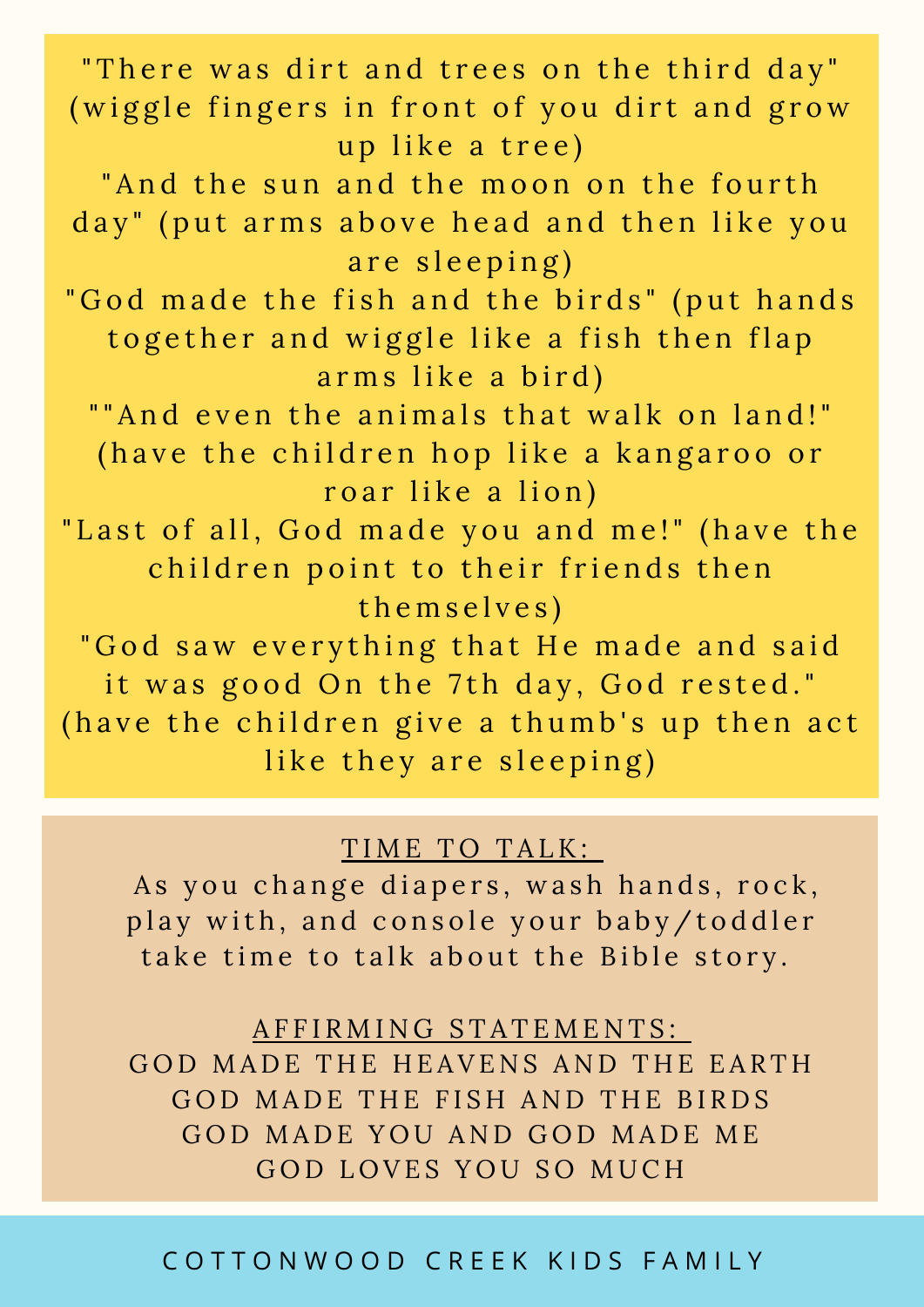# **T E AC H I N G P ICT U RE S**